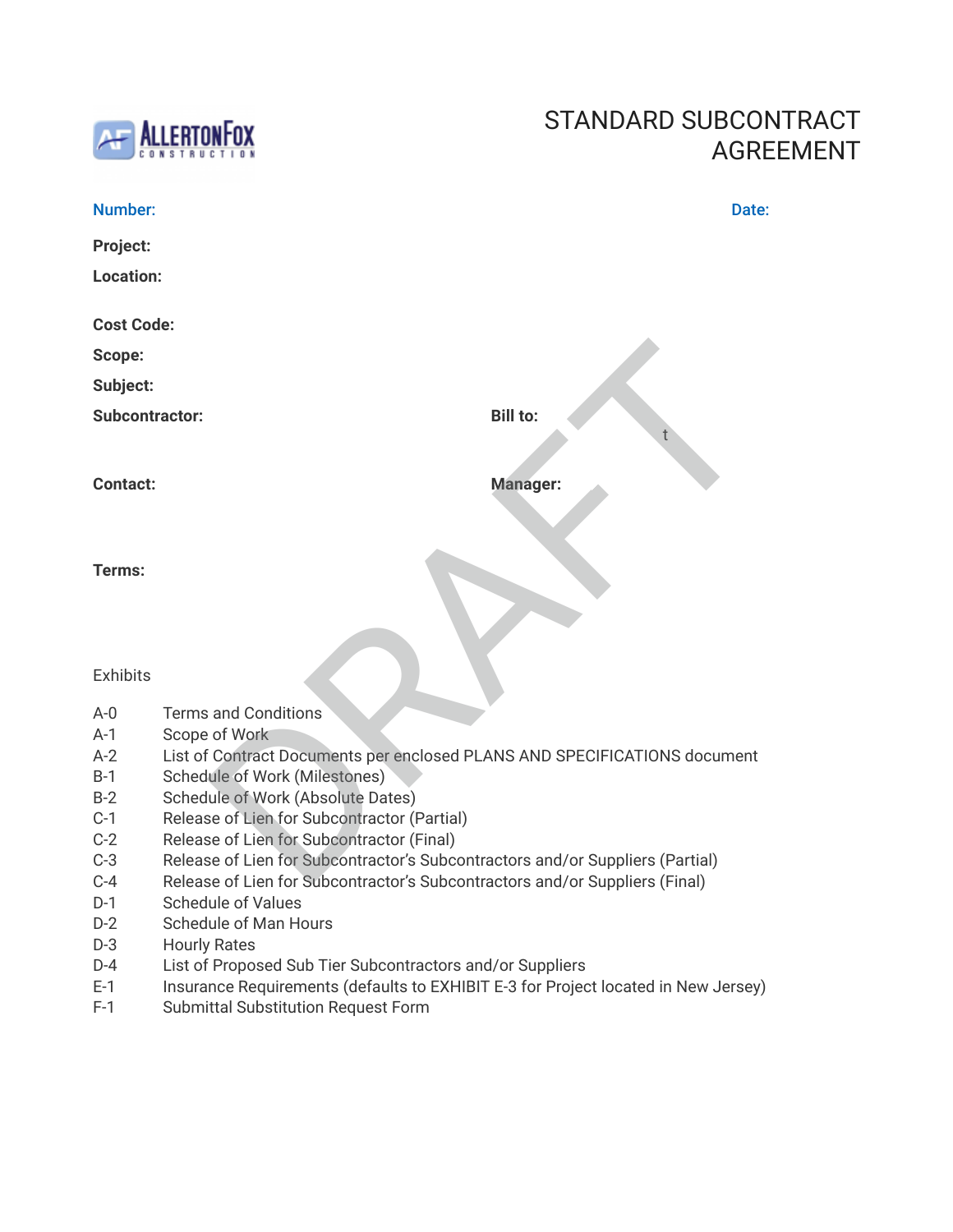This Agreement made on the date indicated on the front page by and between AllertonFox Construction, LLC, 110 W. 40th St 16th Floor, New York, NY 10018 hereinafter called the 'General Contractor' and the Subcontractor indicated on the front page, hereinafter called the "Subcontractor", to perform Work on the Project indicated herein. Notice to the Parties shall be given at the above address by email and/or regular mail (overnight mail if email is not available).

This Agreement/Purchase Order shall be binding upon and inure to the benefit of Seller and Purchaser, and their respective successors, assigns and related entities (subject to any restrictions set forth in the Agreement), and may be executed in multiple counterparts or by facsimile transmission or electronic mail, each of which shall be treated as an original of this Agreement/Purchase order for all purposes, and all of which shall constitute one (1) agreement binding upon all of the parties hereto, notwithstanding that all of the parties are not signatory to the original or the same counterpart or facsimile transmission.

Subcontractor shall be bound by this Agreement and its terms and conditions when it executes and returns a signed copy of this Standard Subcontract Agreement, when it delivers goods to the General Contractor, performs any services for the General Contractor, and/or when it invoices General Contractor for same - whichever occurs first shall govern.

IN AN EVENT WHERE THE SUBCONTRACTOR ELECTS TO RETURN THE SIGNED SIGNATURE PAGE ONLY; IT IS MUTUALLY AGREED AND UNDERSTOOD THAT THE ENTIRE DOCUMENT HAS BEEN ACCEPTED AS PRESENTED AND THE SIGNATOR(S) AGREE TO ALL TERMS AND CONDITIONS HEREIN WITHOUT EXCEPTION.

|                                                            |                                                                                                           | IN AN EXEMPTIONE THE SODOON HAATOM ELLOTS TO NETONN THE SIGNAD SIGNATURE FACE ONER, IT IS MOTOALLE AGNELD AND ON<br>ENTIRE DOCUMENT HAS BEEN ACCEPTED AS PRESENTED AND THE SIGNATOR(S) AGREE TO ALL TERMS AND CONDITIONS HEREIN WITH |
|------------------------------------------------------------|-----------------------------------------------------------------------------------------------------------|--------------------------------------------------------------------------------------------------------------------------------------------------------------------------------------------------------------------------------------|
|                                                            | IN WITNESS WHEREOF, the Parties hereto have executed this Agreement the day and year first above written. |                                                                                                                                                                                                                                      |
| <b>GENERAL CONTRACTOR</b><br>AllertonFox Construction, LLC | SUBCONTRACTOR                                                                                             |                                                                                                                                                                                                                                      |
| SIGNATURE                                                  | SIGNATURE                                                                                                 |                                                                                                                                                                                                                                      |
| PRINT NAME                                                 | PRINT NAME                                                                                                |                                                                                                                                                                                                                                      |
| <b>TITLE</b>                                               | <b>TITLE</b>                                                                                              |                                                                                                                                                                                                                                      |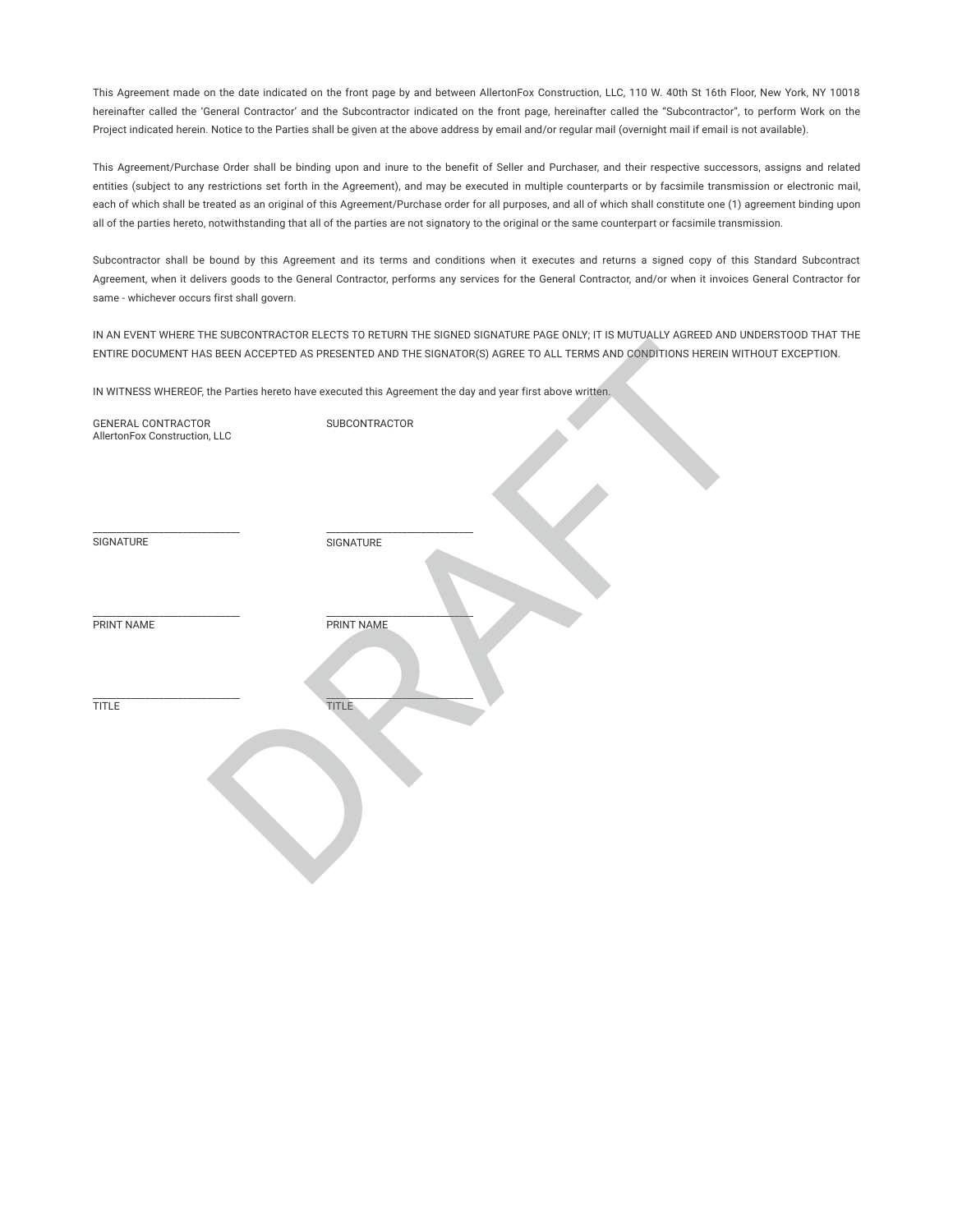| <b>Scope of Work &amp; Clarifications</b> |                             |                                       |                                    |  |  |
|-------------------------------------------|-----------------------------|---------------------------------------|------------------------------------|--|--|
| Item                                      | <b>Description</b>          |                                       | Amount $(\$)$                      |  |  |
| 1                                         | <b>Scope of Work:</b>       |                                       | included                           |  |  |
| $\mathcal{P}$                             | <b>Clarifications: NONE</b> |                                       | included                           |  |  |
|                                           |                             | Subtotal (\$)                         | 0.00                               |  |  |
|                                           |                             | $\checkmark$ (0% Tax Exempt) Tax (\$) | 0.00                               |  |  |
|                                           |                             | Total (\$)                            | 0.00                               |  |  |
|                                           |                             |                                       | <b>Zero Dollars and Zero Cents</b> |  |  |

In addition to the information referred to above, Subcontractor shall be responsible for examination of actual conditions at the site. The Subcontractor affirms that from its own investigations, it has satisfied itself as to the nature of the work, the character of the equipment and other facilities needed for the performance of the work, the general and local conditions at the site and all other matters which may in any way affect the work or its performance and, further, that the conditions at the site are such that the work to be performed under this Agreement can be carried on and completed in accordance with the contract documents. It is in the intention of the parties hereto that the scope of work of the Subcontractor, unless specifically restricted in the contract documents, includes provision for all labor, material, equipment, and applicable sales and use taxes related services to fully complete and protect the work of the Subcontractor's trade all as set forth in the Contract Documents, no matter where it appears, without any exclusions. Subcontractor further agrees to comply with the reasonable interpretations of the General Contractor, with reference to the custom in the industry, as to the Scope of Work. Subtotal (\$)<br>
Subtotal (\$)<br>
Subtotal (\$)<br>
Total (\$)<br>
Total (\$)<br>
Total (\$)<br>
Total (\$)<br>
Total (\$)<br>
Total (\$)<br>
Total (\$)<br>
Total (\$)<br>
Total (\$)<br>
Total (\$)<br>
Total (\$)<br>
Total (\$)<br>
Total (\$)<br>
Total (\$)<br>
Total (\$)<br>
Total (\$)<br>
Tota

#### Vendor Credentials Required

W-9 -

Provide W-9 for Subcontractor

#### - Exhibit E1 (defaults to E-3 if Project located in NJ)

Subcontractor shall provide insurance(s) per this Agreement inclusive of Exhibit E-1 (defaults to requirements of Exhibit E-3 if Project is located in New Jersey)

Clarifications -

If any clarification(s) apply to this Agreement, the Scope of Work section must include same. If none are indicated, it is agreed there are none.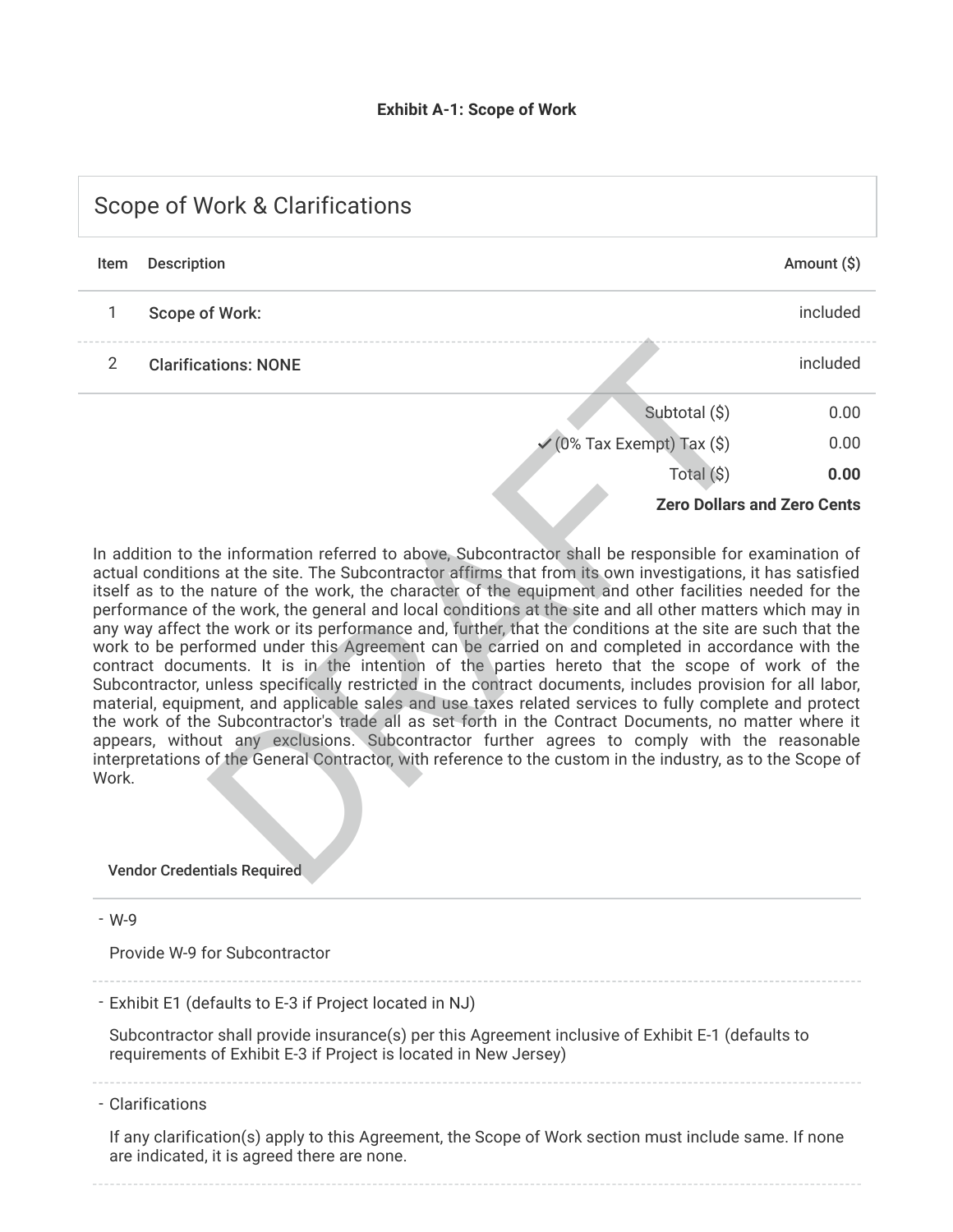| - Liquidated Damages - N/A                                                                                  |
|-------------------------------------------------------------------------------------------------------------|
| Liquidated Damages are not a project requirement.                                                           |
| - Open Shop<br>This is an Open Shop (aka Non-union) labor project.                                          |
| - Prevailing Wage - N/A<br>Prevailing Wage Labor is not a project requirement.                              |
| - Project Bonding - N/A<br>Bonds are not a project requirement.                                             |
| - Tax Exempt<br>This is a Tax Exempt project. Please request the certificate(s) from the General Contractor |
|                                                                                                             |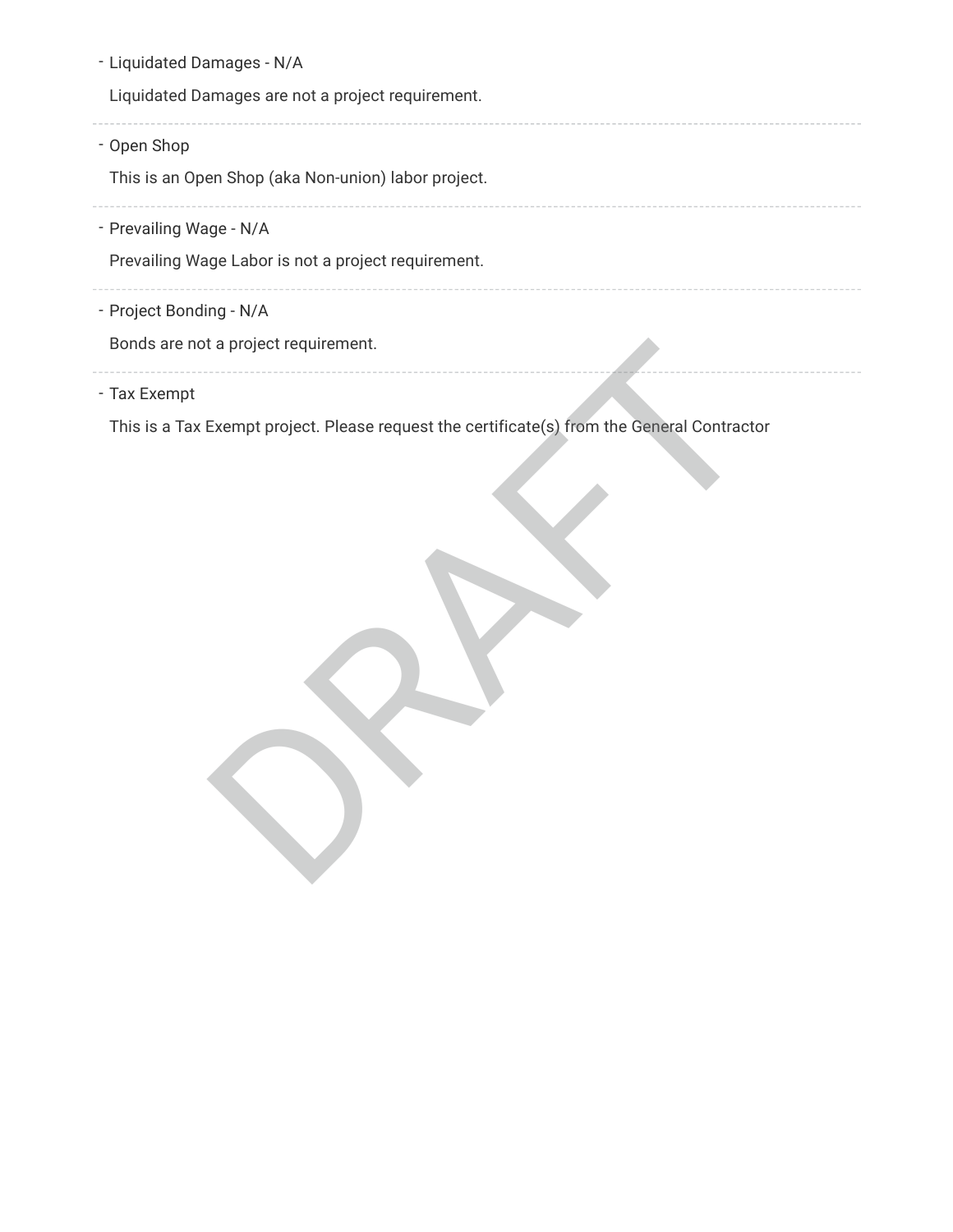# ADDITIONAL DOCUMENTS



| Project:        | Date:                                                                                                    |  |
|-----------------|----------------------------------------------------------------------------------------------------------|--|
|                 | Document:                                                                                                |  |
|                 | The following Attachment is hereby incorporated by reference:                                            |  |
|                 | <b>Name</b>                                                                                              |  |
| 1               | Exhibit A-0 Terms & Conditions<br>https://redteam.link/cy03fv2                                           |  |
| $\overline{2}$  | <b>Exhibit C-1 Sub Partial Waiver Editable</b><br>https://redteam.link/5c2961k                           |  |
| 3               | <b>Exhibit C-2 Sub Final Waiver Editable</b><br>https://redteam.link/uaq66vp                             |  |
| 4               | Exhibit C-3 2nd Tier Partial Waiver Editable<br>https://redteam.link/x8g5053                             |  |
| 5               | Exhibit C-4 2nd Tier Final Waiver Editable<br>https://redteam.link/5qy5c5b                               |  |
| 6               | <b>Exhibit D</b><br>https://redteam.link/y8aptb1                                                         |  |
| 7               | Exhibit E-1 Insurance Requirements R7 11-03-2020<br>https://redteam.link/wt9ngxa                         |  |
| 8.              | Exhibit E-2 Insurance Release and Indemnity Agreement R3 11-03-2020<br>https://redteam.link/w4xfjy7      |  |
| 9               | Exhibit E-3 Insurance Requirements - NJ ONLY 11-03-2020<br>https://redteam.link/8es1x1q                  |  |
| 10 <sup>°</sup> | Exhibit E-4 Insurance Release and Indemnity Agreement NJ ONLY 11-03-2020<br>https://redteam.link/tttlcfv |  |
|                 | AllertonFox Construction, LLC: _______<br>Subcontractor: _____                                           |  |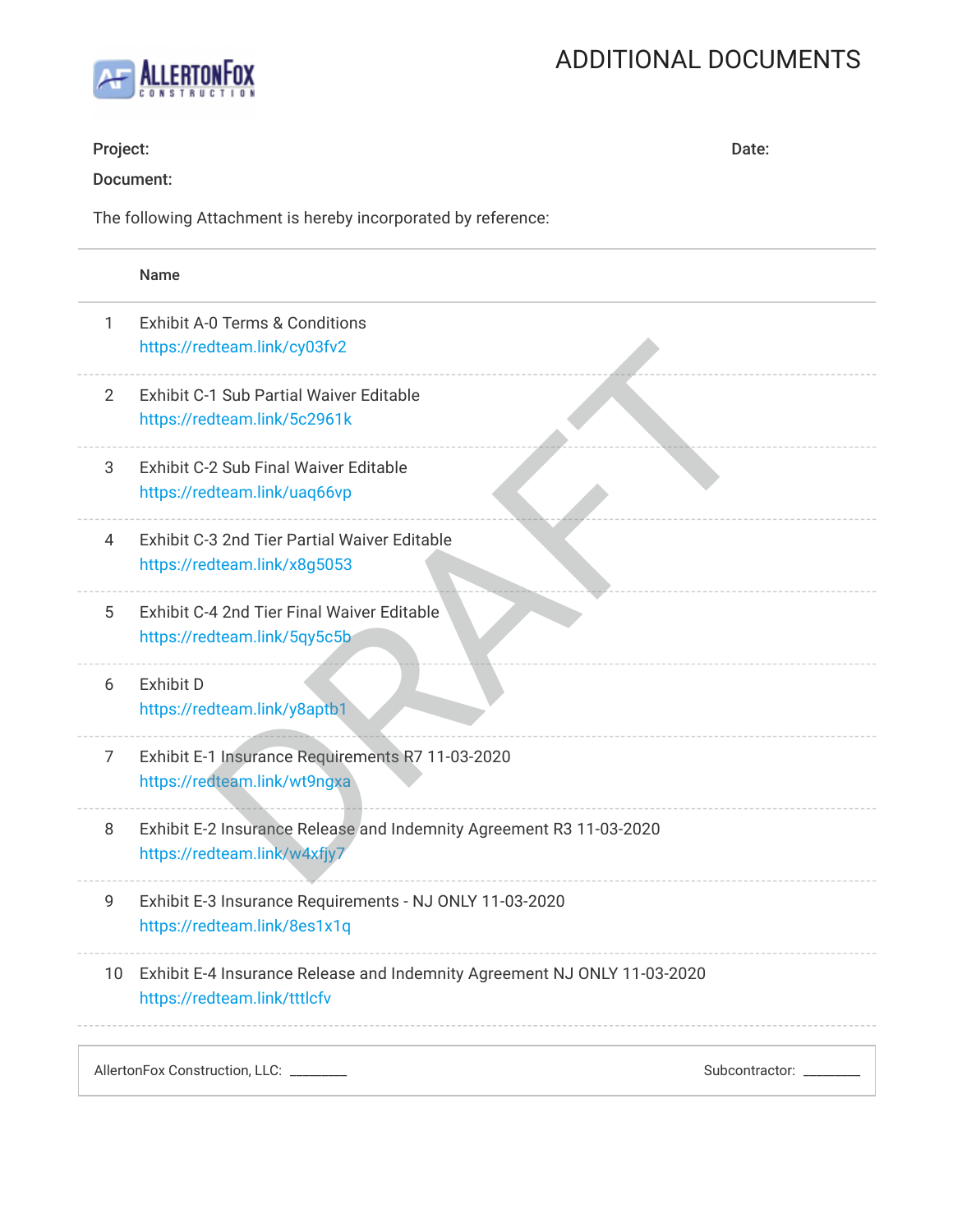### Name

11 Exhibit F-1 Submittal Substitution Form 2020 <https://redteam.link/bknu0gr>

RRAFT

AllertonFox Construction, LLC: \_\_\_\_\_\_\_\_\_ Subcontractor: \_\_\_\_\_\_\_\_\_